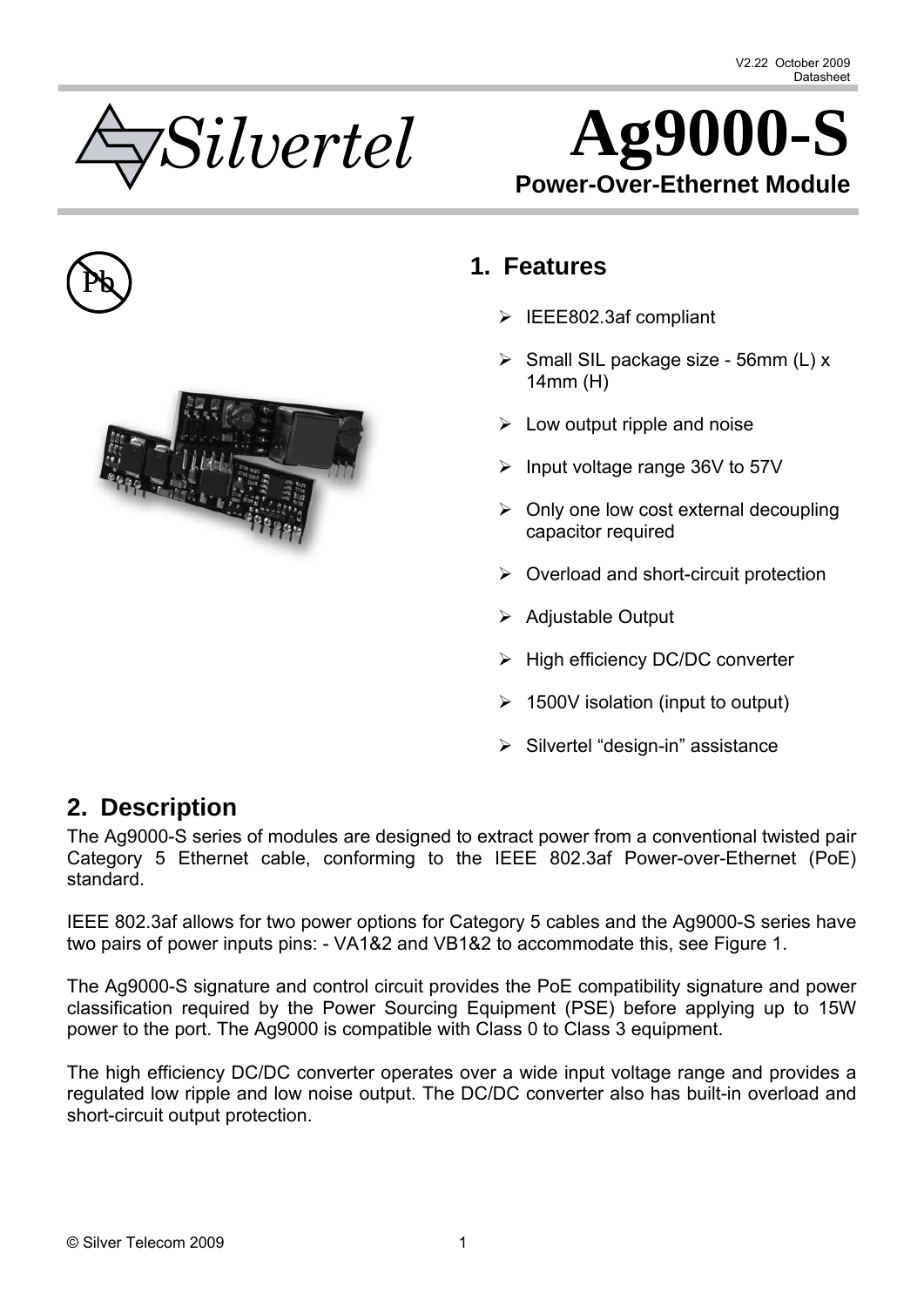## **Table of Contents**

| <b>Features</b>          |  |
|--------------------------|--|
| <b>Description</b><br>2. |  |
| 3.                       |  |
| 4.                       |  |
| 5.                       |  |
| 5.1                      |  |
| 5.2                      |  |
| 5.3                      |  |
| 5.4                      |  |
| 5.5                      |  |
| 5.6                      |  |
| 5.7                      |  |
| 6.                       |  |
| 7.                       |  |
| 8.                       |  |
| 9.                       |  |
| 10 <sub>1</sub>          |  |
|                          |  |
| 10.2                     |  |
| 10.3                     |  |
| 11.<br>Package           |  |
| 11.1                     |  |

# **Table of Figures**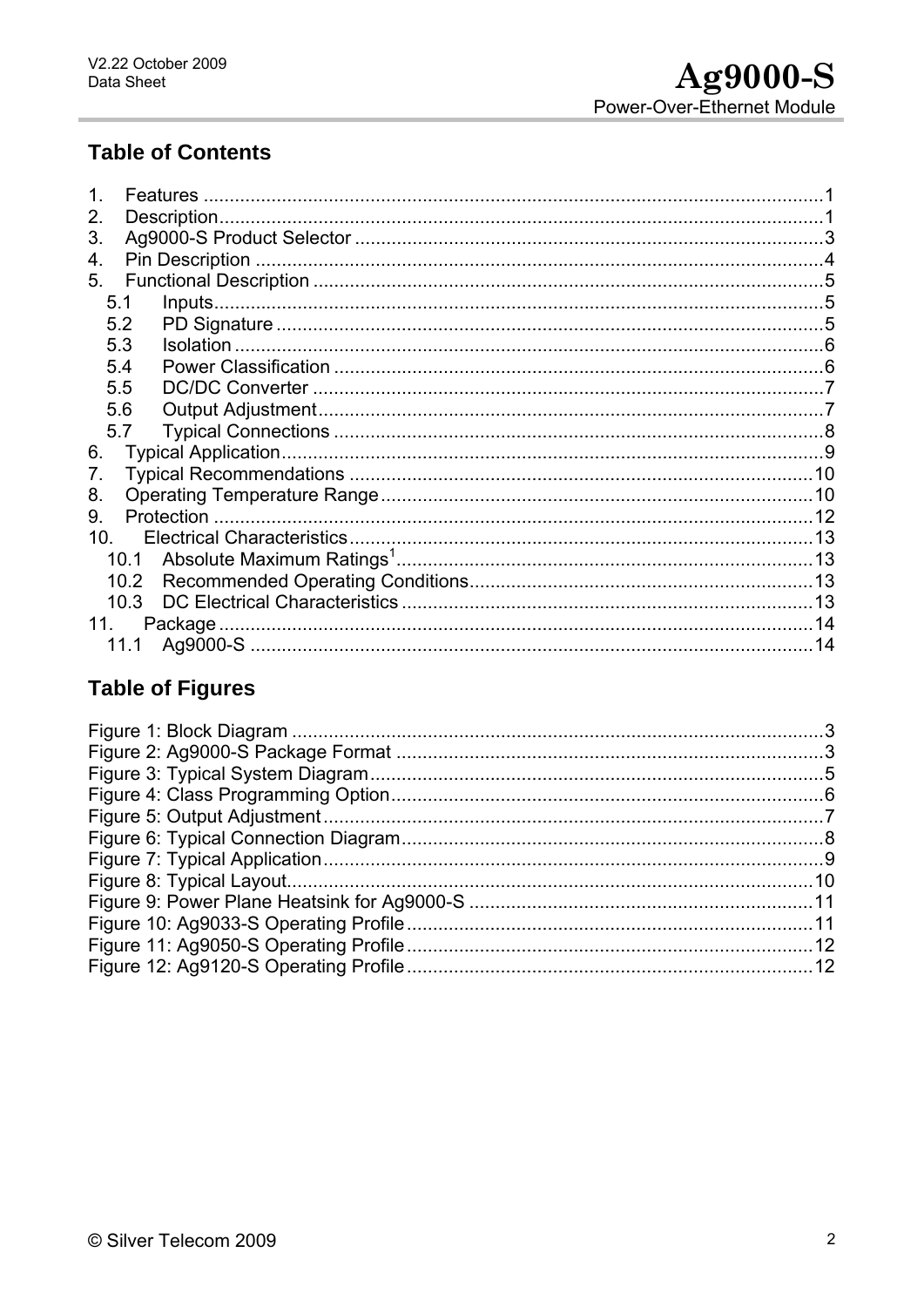<span id="page-2-0"></span>

| <b>J. Agyouu-O'T Tuduct Selectul</b> |                        |                        |         |  |  |  |  |
|--------------------------------------|------------------------|------------------------|---------|--|--|--|--|
| Part Number+                         | Nominal Output Voltage | Maximum Output Power * | Marking |  |  |  |  |
| Ag9120-S                             | 12.0V                  | 12 Watts               | 12      |  |  |  |  |
| Ag9050-S                             | 5.0V                   | 9 Watts                | O       |  |  |  |  |
| Ag9033-S                             | 3.3V                   | 6 Watts                |         |  |  |  |  |

# **3. Ag9000-S Product Selector**

\*At 25 $^{\circ}$ C with  $V_{IN}$  = 48V

<span id="page-2-3"></span>† The versions of the Ag9000-S fully meet the requirements of the RoHS directive 2002/95/EC on the restriction of hazardous substances in electronic equipment.



#### **Table 1: Ordering Information**



<span id="page-2-1"></span>

<span id="page-2-2"></span>**Figure 2: Ag9000-S Package Format**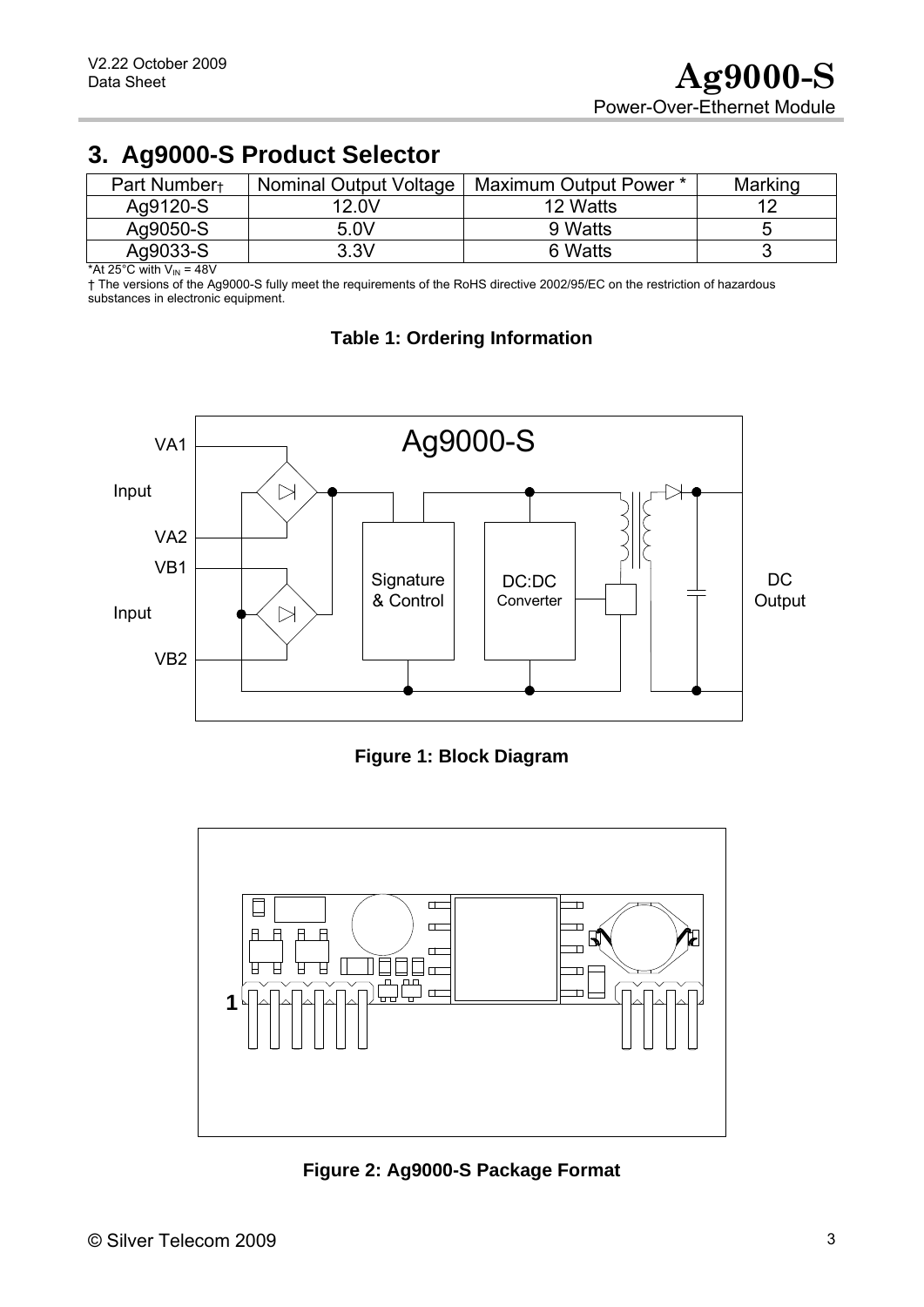# <span id="page-3-0"></span>**4. Pin Description**

| Pin#           | <b>Name</b>     | <b>Description</b>                                                                                                                                                                                      |
|----------------|-----------------|---------------------------------------------------------------------------------------------------------------------------------------------------------------------------------------------------------|
| 1              | VA <sub>1</sub> | RX Input (1). This input pin is used in conjunction with VA2 and<br>connects to the centre tap of the transformer connected to pins 1<br>& 2 of the RJ45 connector (RX) - it is not polarity sensitive. |
| $\overline{2}$ | VA <sub>2</sub> | TX Input (2). This input pin is used in conjunction with VA1 and<br>connects to the centre tap of the transformer connected to pins 3<br>& 6 of the RJ45 connector (TX) - it is not polarity sensitive. |
| 3              | VB <sub>1</sub> | Direct Input (1). This input pin is used in conjunction with VB2<br>and connects to pin 4 & 5 of the RJ45 connector - it is not polarity<br>sensitive.                                                  |
| 4              | VB <sub>2</sub> | Direct Input (2). This input pin is used in conjunction with VB1<br>and connects to pin 7 & 8 of the RJ45 connector - it is not polarity<br>sensitive.                                                  |
| 5              | CP <sub>1</sub> | Class Programming (1). Connect an external resistor to CP2 will<br>change the current class of the module. With no resistor fitted the<br>Ag9000 will default to Class 0.                               |
| 6              | CP <sub>2</sub> | Class Programming (2). Connect an external resistor to CP1 will<br>change the current class of the module. With no resistor fitted the<br>Ag9000 will default to Class 0.                               |
| $\overline{7}$ | <b>GND</b>      | <b>Ground.</b> The ground return for the +VDC output.                                                                                                                                                   |
| 8              | $+VDC$          | <b>DC Output.</b> This pin provides the regulated output from the<br>DC/DC converter.                                                                                                                   |
| 9              | <b>ADJ</b>      | <b>Output Adjust.</b> The output voltage can be adjusted from its<br>nominal value, by connecting an external resistor from this pin to<br>either the +VDC pin or the GND pin.                          |
| 10             | IC              | <b>Internal Connection.</b> Do not connect to this pin.                                                                                                                                                 |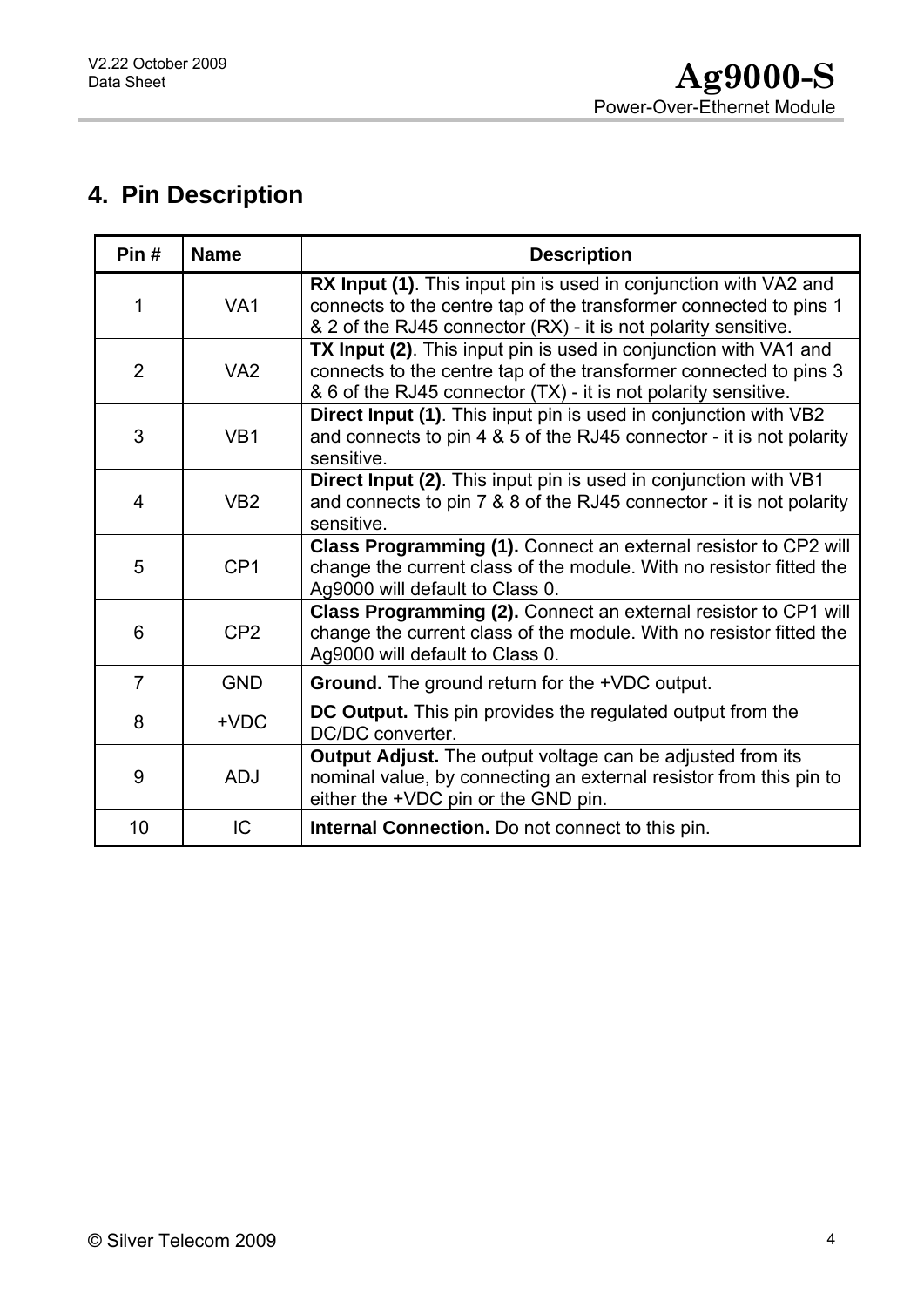# <span id="page-4-0"></span>**5. Functional Description**

### <span id="page-4-1"></span>**5.1 Inputs**

The Ag9000-S has two internal bridge rectifiers (see [Figure 1: Block Diagram](#page-2-1)) connected to the VA1-VA2 and the VB1-VB2 inputs. This allows the Ag9000-S to be compatible with equipment that use the different power options, see [Figure 3: Typical System Diagram](#page-4-3). It is important that the PSE does not apply power to the VA and VB outputs at the same time (Refer to IEEE802.3af for more information).





### <span id="page-4-3"></span><span id="page-4-2"></span>**5.2 PD Signature**

When the Ag9000-S is connected to the Cat 5e cable, it will automatically present a Powered Device (PD) signature to the Power Sourcing Equipment (PSE) or Midspan Equipment, when requested. The equipment will then recognise that a powered device is connected to that line and supply power.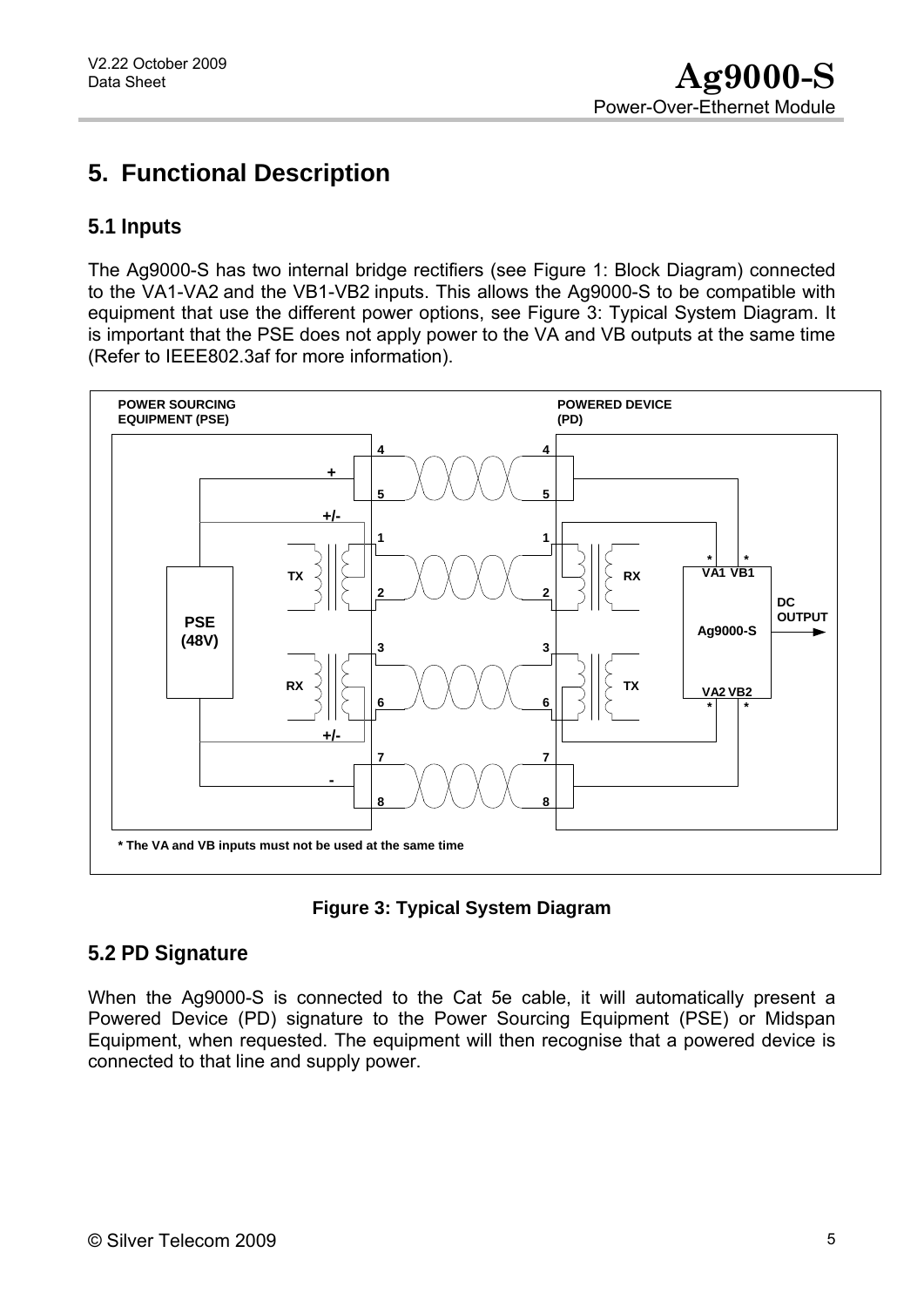### <span id="page-5-0"></span>**5.3 Isolation**

To meet the safety isolation requirements of IEEE802.3af section 33.4.1 a Powered Device (PD) must pass the electrical strength test of IEC 60950 sub clause 6.2. This calls for either a) 1500VAC test or b) 1500V impulse test. The Ag9000-S is specified to meet the 1500V impulse test. It is also important that the tracks on either side of the isolation barrier have at least a 3mm clearance, see Figures 8 & 9 and Section 11 for more information.

### <span id="page-5-1"></span>**5.4 Power Classification**

This is optional from the PSE and is used for power management. The Ag9000-S allows the current class to be externally programmed by connecting a resistor between the CP1 and CP2 pins, see [Figure 4: Class Programming Option](#page-5-2). If no resistor is fitted the Ag9000- S will default to Class 0, a full list of programming resistor values are shown in [Table 2:](#page-5-3)  [Class Programming](#page-5-3).

| <b>CLASS</b> | Programming       | Min Power | <b>Max Power</b> |  |
|--------------|-------------------|-----------|------------------|--|
|              | Resistance (Ohms) |           |                  |  |
|              | Do not fit        | 0.44      | 12.95            |  |
|              | 698 ±1%           | 0.44      | 3.84             |  |
| 2            | $383 + 1\%$       | 3.84      | 6.49             |  |
| 3            | 249 ±1%           | 6.49      | 12.95            |  |
|              |                   | Reserved  | Reserved         |  |

**Table 2: Class Programming** 

<span id="page-5-3"></span>

<span id="page-5-2"></span>**Figure 4: Class Programming Option**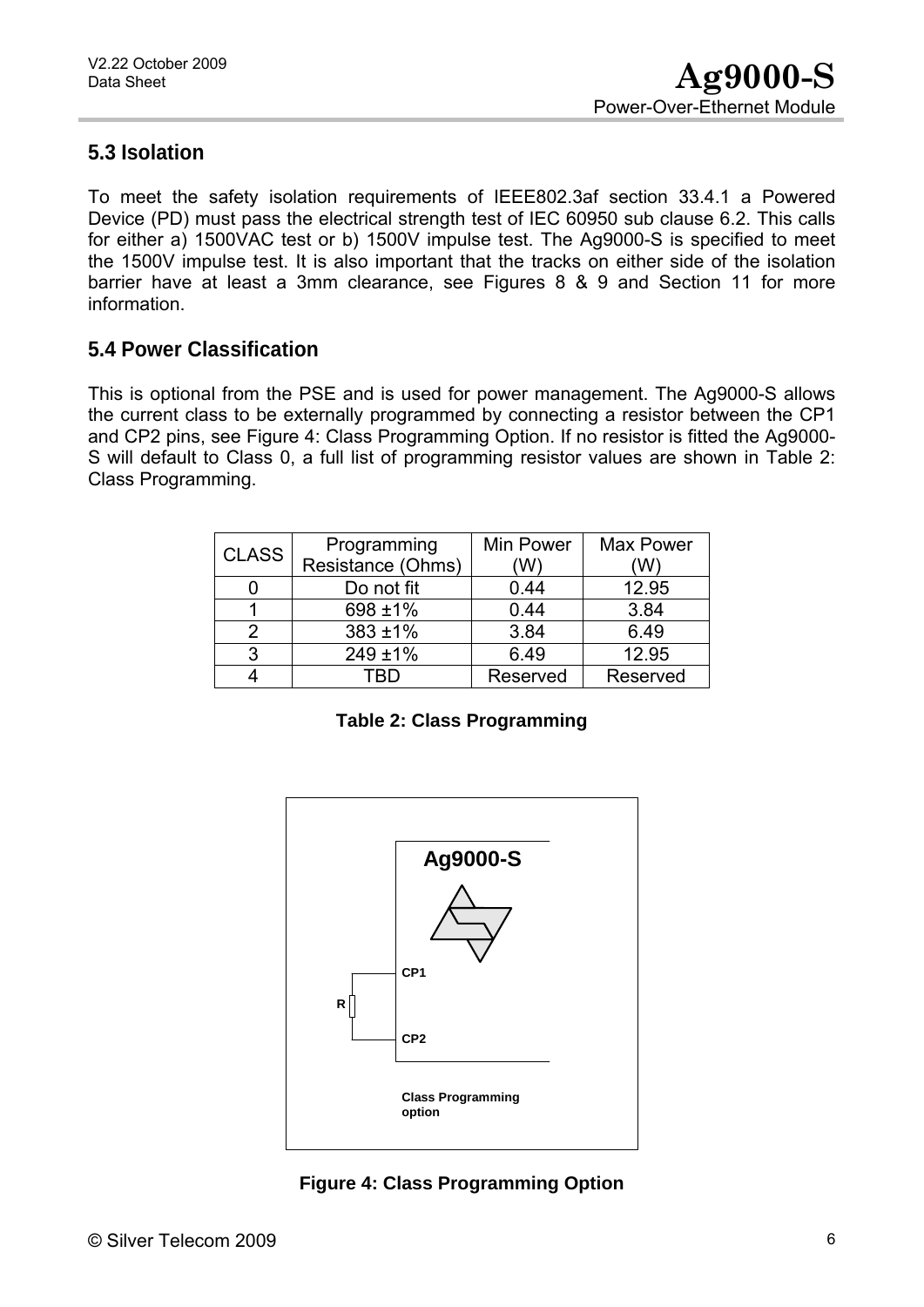### <span id="page-6-0"></span>**5.5 DC/DC Converter**

The Ag9000-S's DC/DC converter provides a regulated low ripple and low noise output, that has built-in overload and short-circuit output protection - see [Table 1: Ordering](#page-2-3)  [Information](#page-2-3) for voltage and power ratings.

### <span id="page-6-1"></span>**5.6 Output Adjustment**

The Ag9000-S has an ADJ pin, which allows the output voltage to be increased or decreased from its nominal value.

Figure 5: Output Adjustment shows how the ADJ pin is connected: -



#### **Figure 5: Output Adjustment**

<span id="page-6-2"></span>

| Reducing the output voltage, connect R between ADJ and +VDC |                 |                                                              |                 |  |  |  |
|-------------------------------------------------------------|-----------------|--------------------------------------------------------------|-----------------|--|--|--|
| Value of R                                                  | Ag9033-S output | Ag9050-S output                                              | Ag9120-S output |  |  |  |
| Open Circuit                                                | 3.30V           | 5.00V                                                        | 12.00V          |  |  |  |
| 100k Ohms                                                   |                 | 4.75V                                                        | 10.00V          |  |  |  |
| 0 Ohms                                                      | -               | 4.50V                                                        | 9.00V           |  |  |  |
|                                                             |                 |                                                              |                 |  |  |  |
|                                                             |                 | Increasing the output voltage, connect R between ADJ and GND |                 |  |  |  |
| Value of R                                                  | Ag9033-S output | Ag9050-S output                                              | Ag9120-S output |  |  |  |
| Open Circuit                                                | 3.30V           | 5.00V                                                        | 12.00V          |  |  |  |
| 100k Ohms                                                   | 3.40V           | 5.25V                                                        | 12.75V          |  |  |  |
| 0 Ohms                                                      | 4.70V           | 5.50V                                                        | 13.15V          |  |  |  |

|  | Table 3: Output Adjustment Resistor (R) Value |  |
|--|-----------------------------------------------|--|
|--|-----------------------------------------------|--|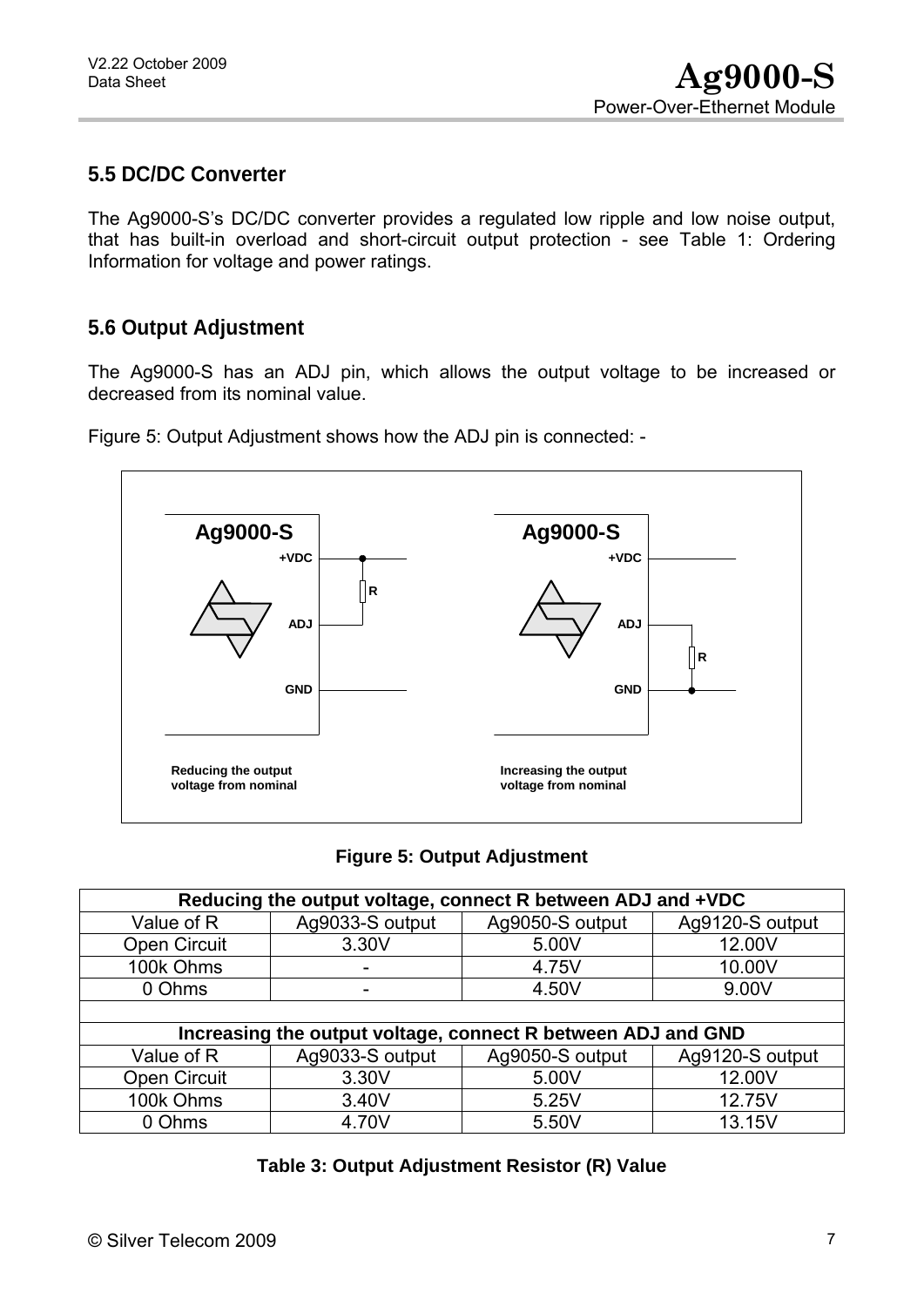### <span id="page-7-0"></span>**5.7 Typical Connections**

The Ag9000-S only requires one external component as shown in Figure 6: Typical Connection Diagram, a minimum of 470µF is recommended.

The value of C1 will be related to the maximum load step change that the output needs to drive. For example, in an application were the output needs to cope with a 1.8 Amp load step change, a minimum of 1000µF should be used. This can be a standard low cost electrolytic and does not need to be a low ESR type.

Figure 6 shows a 16V capacitor that would cover all product variants up to and including the Ag9120-S, see Table 1: Ordering Information.

The Ag9000-S must always supply a minimum current (~20mA) to ensure that the onboard dc/dc converter functions normally. The resistor RB shown across the output must be fitted if the minimum current drawn is <20mA. Failure to meet this requirement may result in permanent damage to the Ag9000-S.

The Class programming and the Output Adjust inputs are optional and are provided to give great flexibility to the Ag9000-S product range. Further information on using these inputs can be found in sections Power Classification and Output Adjustment.



<span id="page-7-1"></span>**Figure 6: Typical Connection Diagram**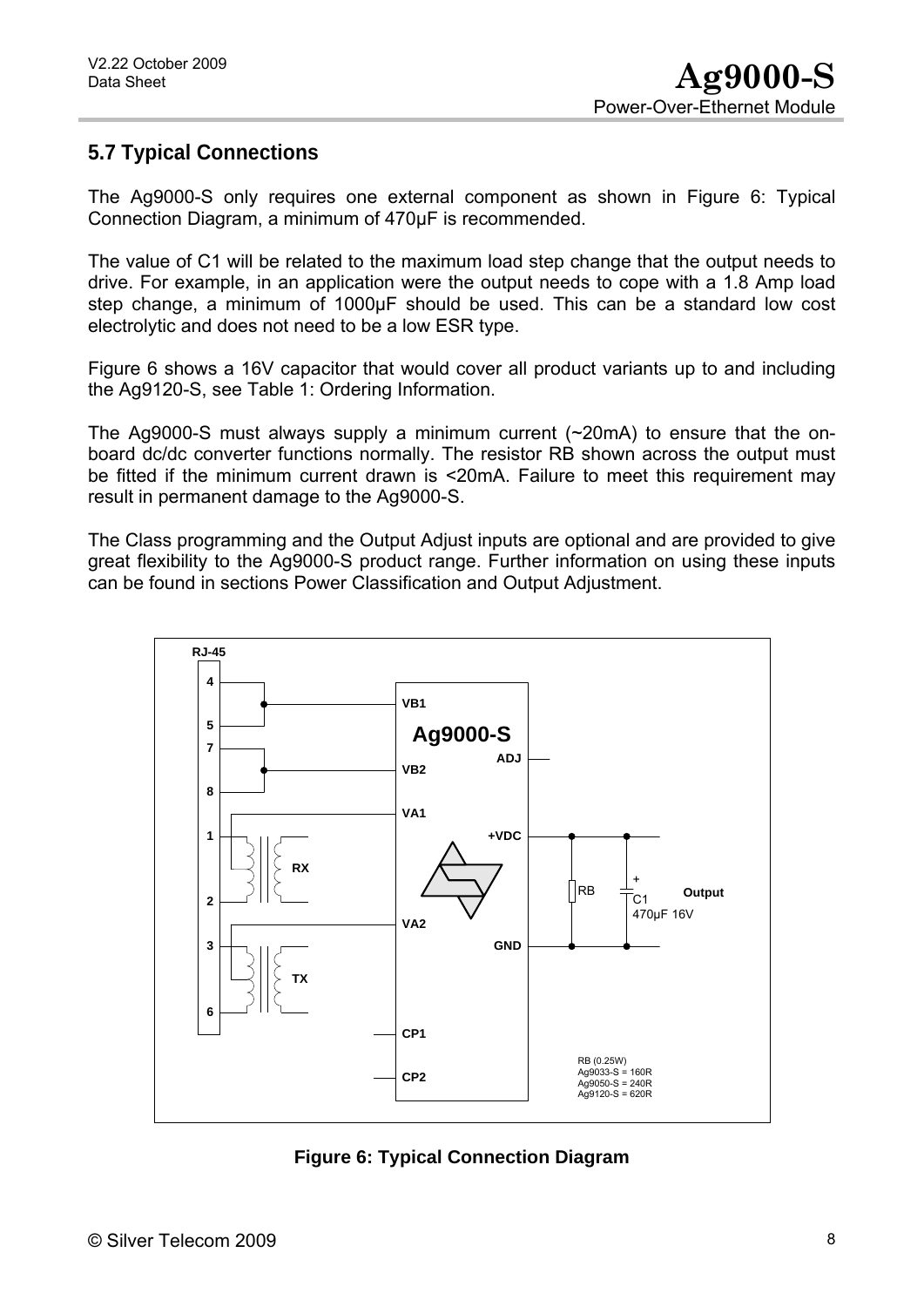# <span id="page-8-0"></span>**6. Typical Application**

The Ag9000-S can be used in numerous applications. In the example shown in Figure 7: Typical Application, the data outputs from the switch are connected to the inputs of a midspan. The midspan will then add power (to the data) on each output that supports Power over Ethernet (PoE).

In this example port 1 is connected to an ethernet camera and port 2 is connected to a wireless access point, both of these devices have a built-in Ag9000-S. When the midspan is switched on (or when the device is connected), the midspan will check each output for a PoE signature. On ports 1 and 2 the Ag9000-S will identify themselves as PoE enabled devices and the midspan will supply both data and power to these peripherals.

The other ports (shown in this example) will not have a PoE signature and the midspan will only pass the data through to these peripherals. The midspan will continuously monitor each output to see if a PoE enabled device has been added or removed.



<span id="page-8-1"></span>**Figure 7: Typical Application**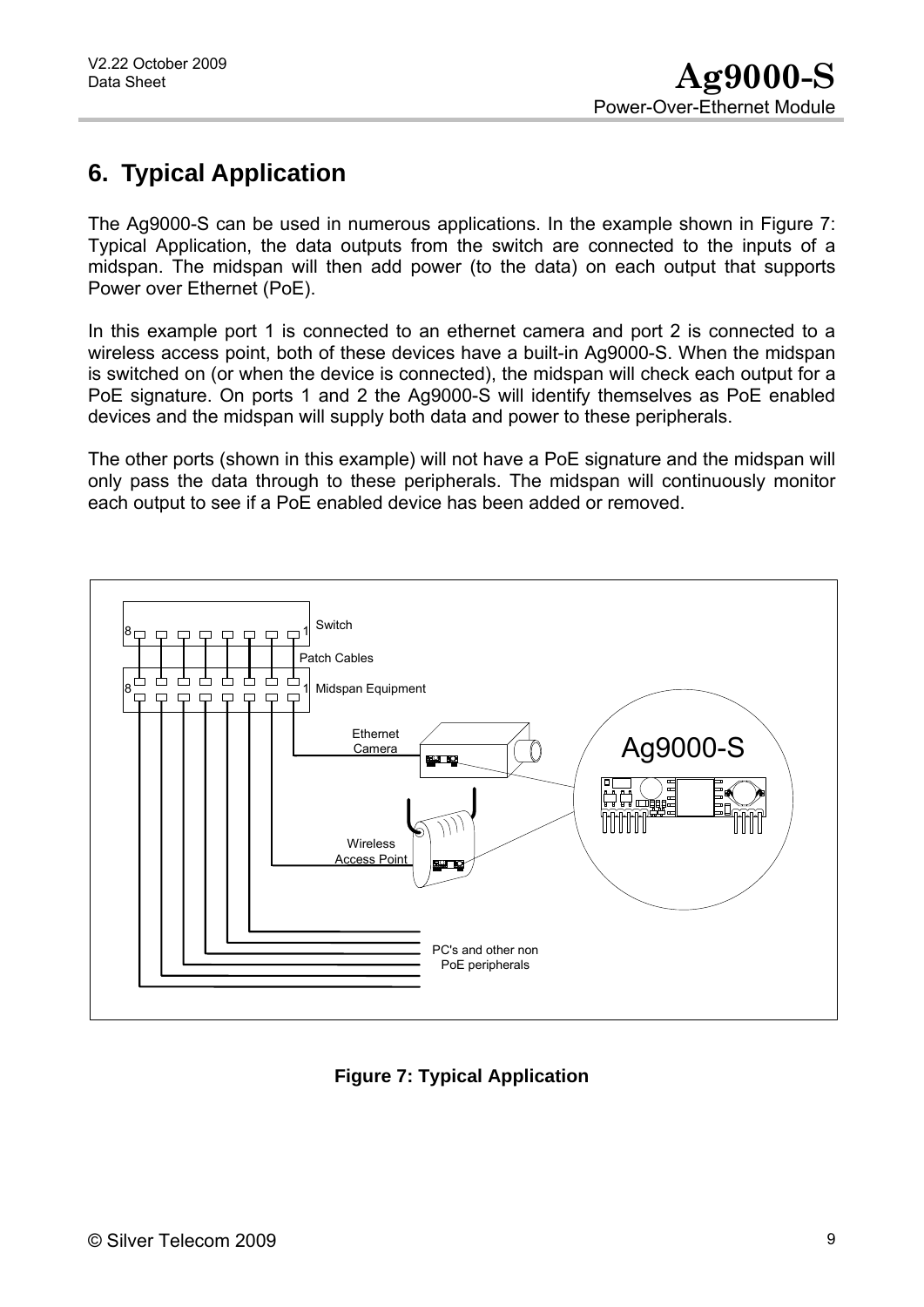# <span id="page-9-0"></span>**7. Typical Recommendations**

Figure 8: Typical Layout gives an example of the tracking needed for the Ag9000-S. R1, R2 and R3 are optional components, RB is only needed if the minimum output current is <20mA. C1 needs to be positioned close to the output pins of the Ag9000-S as possible to minimise the current loop. The thermal performance of the Ag9000-S can be improved by increasing the surface area of the output tracks (+VDC and GND). This is not applicable if the Ag9000-S is in a socket.



**Figure 8: Typical Layout** 

# <span id="page-9-2"></span><span id="page-9-1"></span>**8. Operating Temperature Range**

Because the Ag9000-S is a power component, it will generate heat, so it is important that this be taken into consideration at the design stage.

The heart of the Ag9000-S is a DC/DC converter, which like any other power supply will generate heat. The amount of heat generated by the module will depend on the load it is required to drive and the input voltage supplied by the PSE. The information shown within this section of datasheet is referenced to a nominal 48Vdc input voltage supplied by the PSE.

The Ag9000-S has a maximum ambient operating temperature of  $70^{\circ}$ C see Figure 10, Figure 11 & Figure 12. These results are in still air without any heatsinking, the performance of the Ag9000-S can be improved by forcing the airflow over the part or by using a heatsink (see the Ag9000-S application note on heatsinking for more information).

The output stage of the Ag9000-S has a built-in thermal protection circuit, to prevent the module from being damaged if operated beyond its power / temperature specification.

Because each application is different it is impossible to give fixed and absolute thermal recommendations. However it is important that any enclosure used has sufficient ventilation for the Ag9000-S and a direct airflow if possible.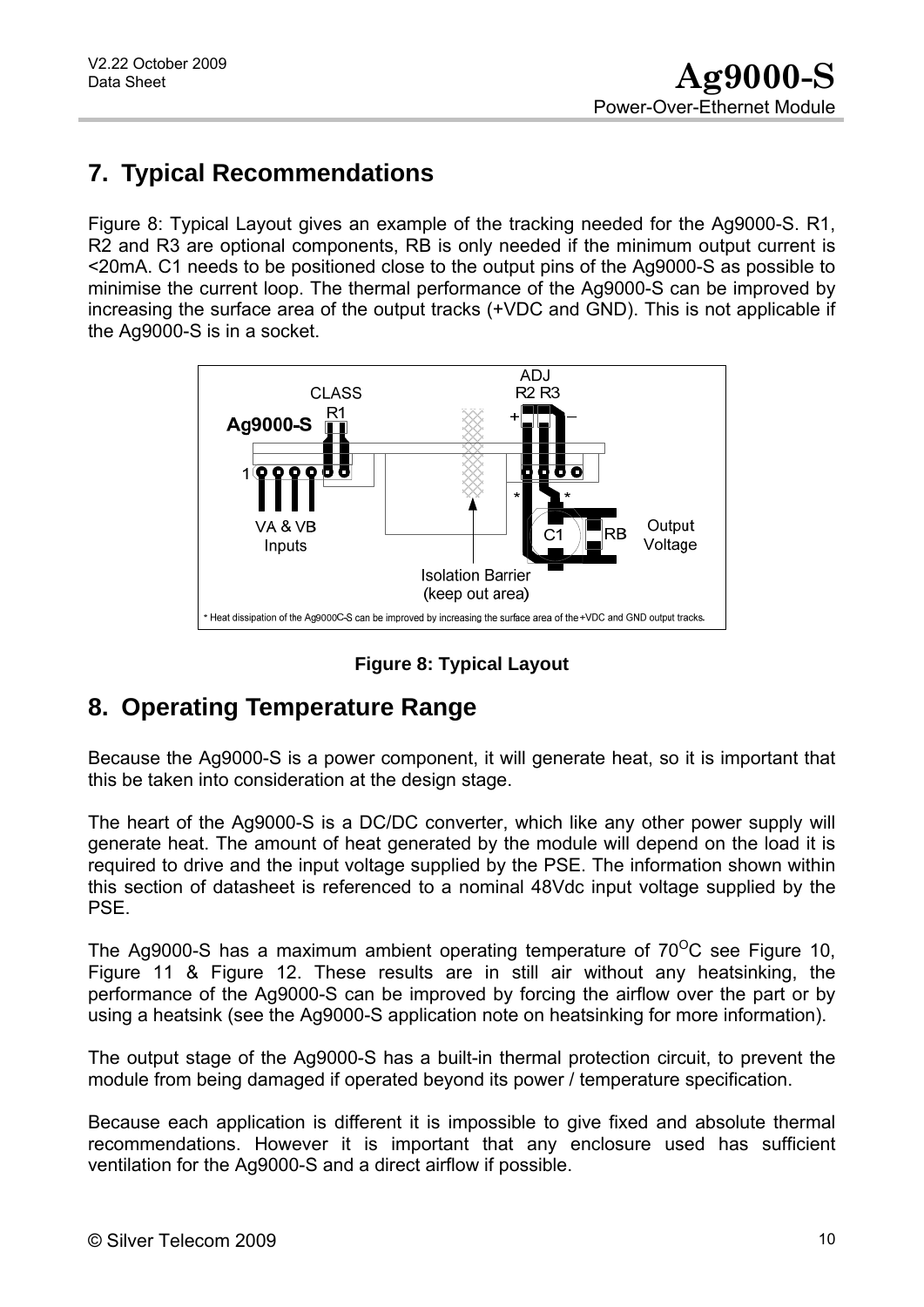One simple method for drawing some of the heat away from the Ag9000-S is shown in Figure 9. Power planes connected to the +VDC and GND pins of the Ag9000-S can be used to draw heat away from the DC/DC converter via the output pins.

These power planes must be on the outer layers of the PCB and the Ag9000-S must not be fitted into a socket.



**Figure 9: Power Plane Heatsink for Ag9000-S** 

<span id="page-10-0"></span>Figure 10, Figure 11 & Figure 12 show the maximum ambient temperature under different load conditions. These figure have been recorded in a sealed enclosure (in still air) using a heater element to elevate the ambient temperature (within the enclosure).



<span id="page-10-1"></span>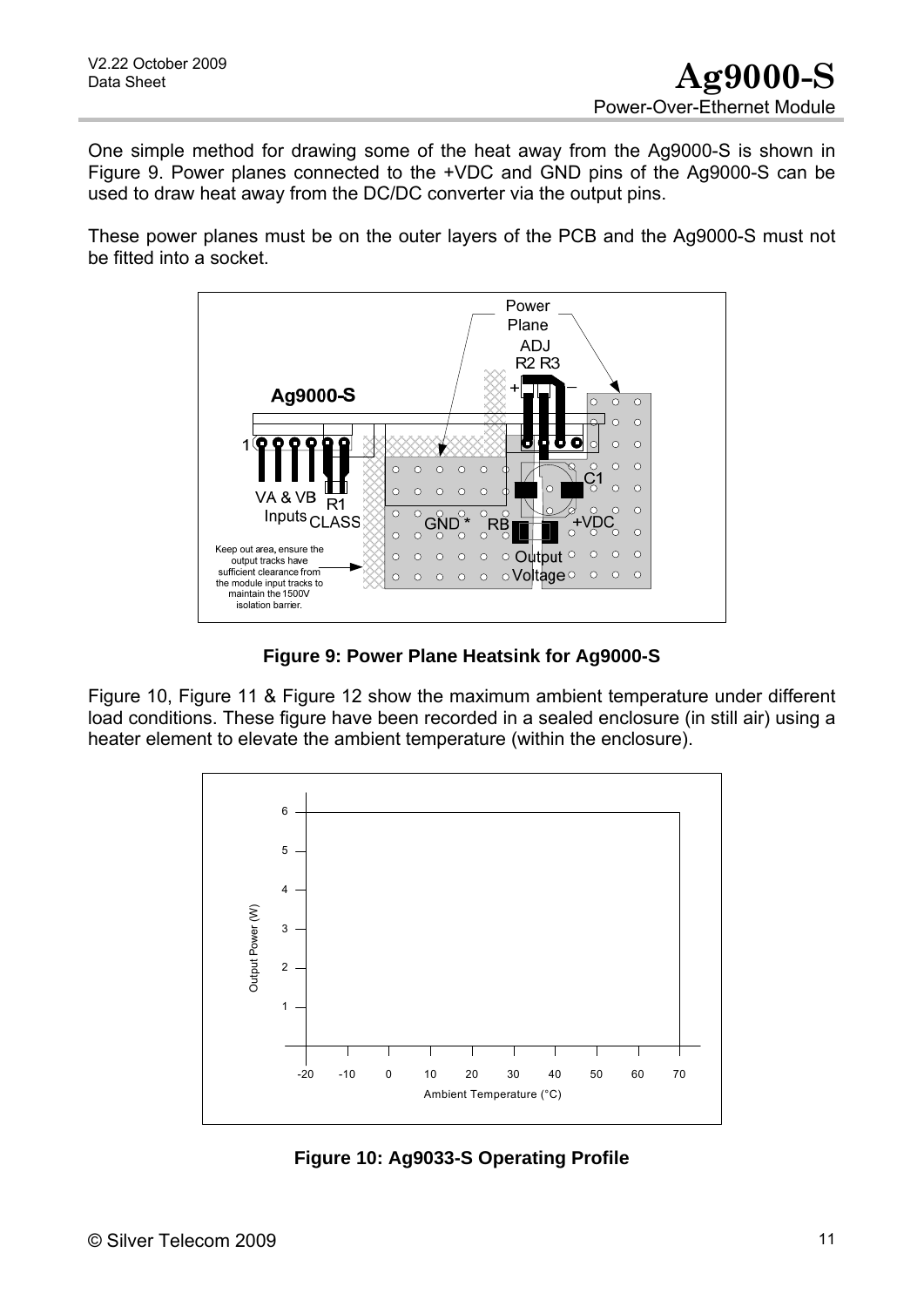

**Figure 11: Ag9050-S Operating Profile** 

<span id="page-11-1"></span>

**Figure 12: Ag9120-S Operating Profile** 

# <span id="page-11-2"></span><span id="page-11-0"></span>**9. Protection**

The Ag9000 must be protected from over-voltages exceeding the 80V maximum rated surge input voltage. An inexpensive but effective solution can be achieved by connect Tranzorb diodes across each of the inputs; see Apps Note "ANX-POE-Protection".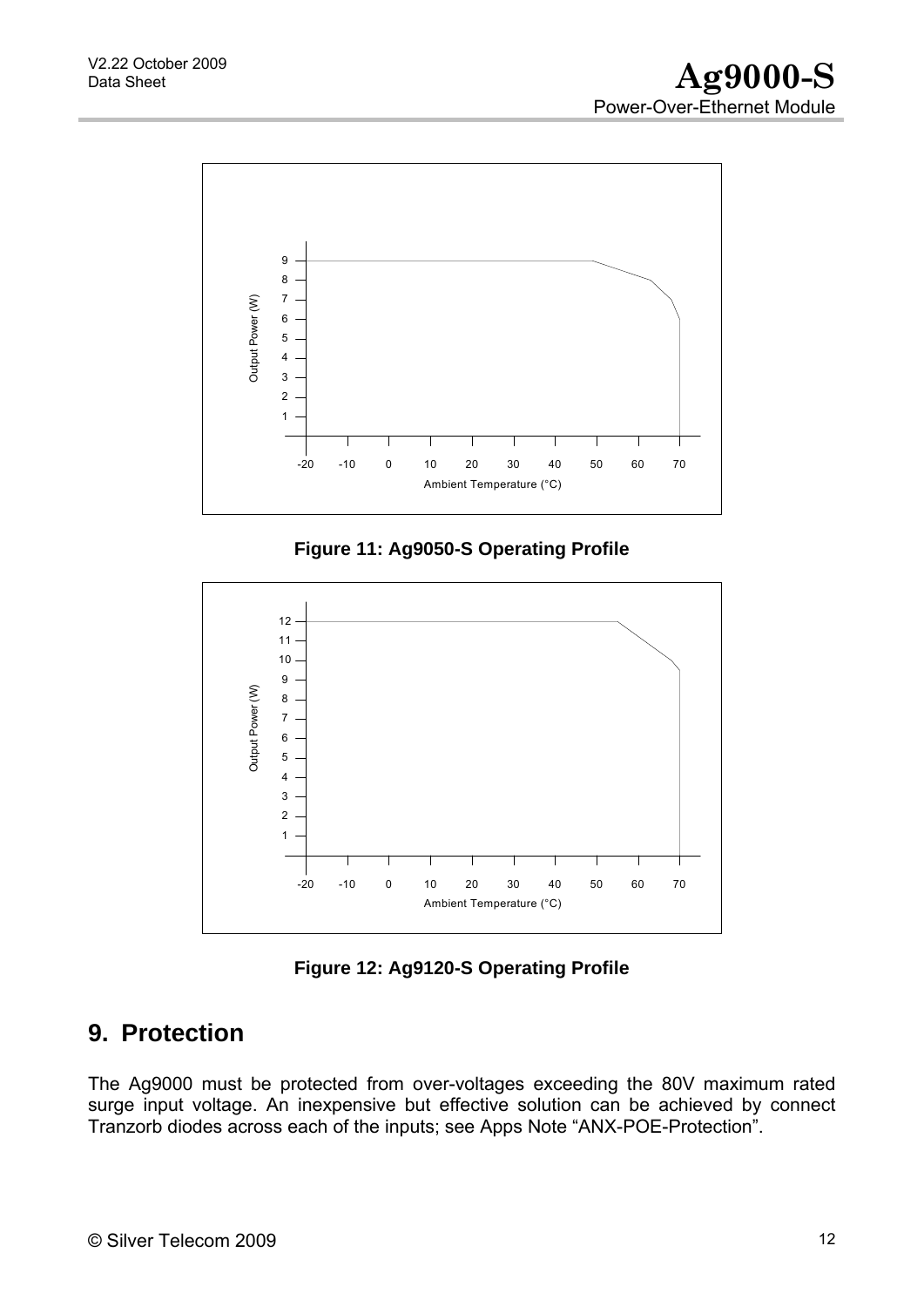# <span id="page-12-0"></span>**10. Electrical Characteristics**

### <span id="page-12-1"></span>**10.1 Absolute Maximum Ratings<sup>1</sup>**

|                | <b>Parameter</b>                | <b>Symbol</b>           | Min    | <b>Max</b> | Units   |
|----------------|---------------------------------|-------------------------|--------|------------|---------|
|                | DC Supply Voltage               | $\mathsf{V_{CC}}$       | $-0.3$ | 60         |         |
| $\overline{2}$ | DC Supply Voltage Surge for 1ms | V <sub>SURGE</sub>      | $-0.6$ | 80         |         |
| ົ              | <b>Storage Temperature</b>      | $\mathsf{T}_\mathsf{S}$ | -40    | $+100$     | $\circ$ |

Note 1: Exceeding the above ratings may cause permanent damage to the product. Functional operation under these conditions is not implied. Maximum ratings assume free airflow.

## <span id="page-12-2"></span>**10.2 Recommended Operating Conditions**

|                | <b>Parameter</b>                   | <b>Symbol</b>     | Min   | Typ | <b>Max</b> | <b>Units</b>      |
|----------------|------------------------------------|-------------------|-------|-----|------------|-------------------|
|                | Input Supply Voltage <sup>1</sup>  | $V_{IN}$          | 36    | 48  | 57         |                   |
| $\overline{2}$ | <b>Under Voltage Lockout</b>       | V <sub>LOCK</sub> | 30    |     | 36         |                   |
| ົ<br>د         | Operating Temperature <sup>2</sup> | l OP              | $-20$ | 25  |            | Ta / $^{\circ}$ C |

Note 1: With minimum load

2: See Section Operating Temperature Range

### <span id="page-12-3"></span>**10.3 DC Electrical Characteristics**

|                 | <b>DC Characteristic</b>            | Sym                        | Min                 | $\mathsf{Typ}^1$ | <b>Max</b>          | <b>Units</b>  | <b>Test</b><br><b>Comments</b>   |
|-----------------|-------------------------------------|----------------------------|---------------------|------------------|---------------------|---------------|----------------------------------|
| 1               | <b>Nominal Output Voltage</b>       | $+VDC$                     | 3.1<br>4.75<br>11.5 | 3.3<br>5<br>12   | 3.5<br>5.25<br>12.5 | V<br>V<br>V   | Ag9033-S<br>Ag9050-S<br>Ag9120-S |
| $\overline{2}$  | Output Current ( $V_{IN}$ = 48V)    | <b>PWR</b>                 |                     |                  | 1.8<br>1.8<br>1     | A<br>A<br>A   | Ag9033-S<br>Ag9050-S<br>Ag9120-S |
| 3               | Line Regulation                     | <b>VLINE</b>               |                     | 0.1              |                     | $\%$          | @ 50% Load                       |
| $\overline{4}$  | Load Regulation                     | $V_{\text{LOAD}}$          |                     | 0.5              |                     | $\%$          | @ V <sub>IN</sub> =48V           |
| 5               | <b>Output Ripple and Noise</b>      | $V_{\mathsf{RN}}$          |                     | 100              |                     | mVp-p         | $@$ Max load <sup>2</sup>        |
| $6\phantom{1}6$ | Minimum Load                        | $R_{LOAD}$                 | 100                 |                  |                     | mA            | for specified<br>regulation $3$  |
| $\overline{7}$  | Short-Circuit Duration <sup>4</sup> | $\mathsf{T}_{\mathsf{SC}}$ |                     |                  | $\infty$            | sec           |                                  |
| 8               | Efficiency                          | EFF                        |                     | 75               |                     | $\frac{0}{0}$ | Ag9050-S $@$<br><b>50% Load</b>  |
| 9               | Isolation Voltage (I/O)             | V <sub>ISO</sub>           |                     |                  | 1500                | $V_{\sf PK}$  | <b>Impulse Test</b>              |
| 10              | <b>Temperature Coefficient</b>      | <b>TC</b>                  |                     | 0.02             |                     | $\%$          | Per <sup>O</sup> C               |

Note 1: Typical figures are at 25°C with a nominal 48V supply and are for design aid only. Not Guaranteed

2: The output ripple and noise can be reduced with an external filter, see application note.

3: Can be used with a minimum load of 20mA with reduced voltage regulation.

4: Continuous short circuit duration is applicable at 25'C ambient temperature in free air. At higher temperatures or with restricted airflow (e.g. in a sealed enclosure) the duration will need to be limited to avoid overheating.